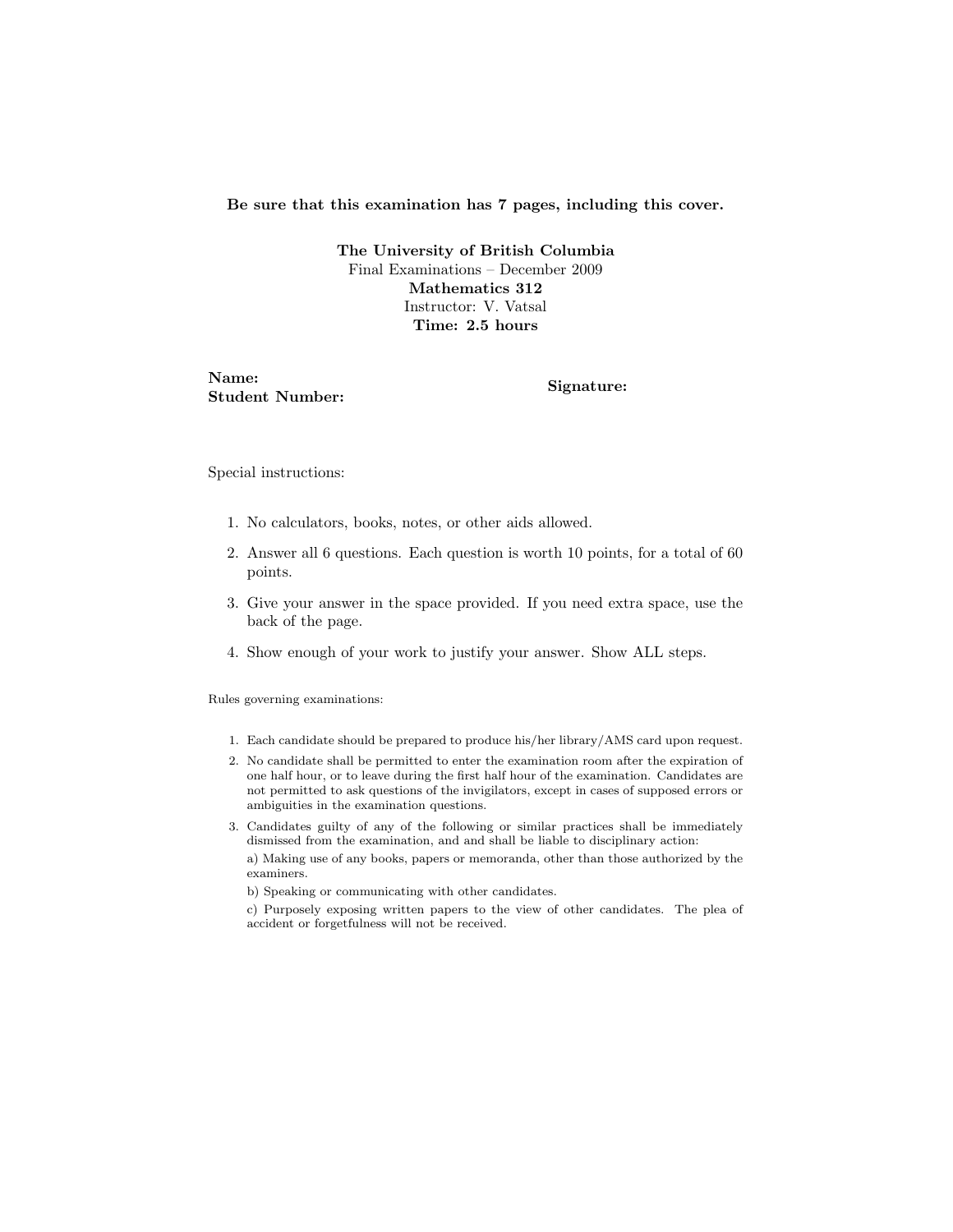### Problem 1:

a) Show that  $(3!)^n$  divides  $(3n)!$ , for every positive integer n.

b) Suppose that a, b are integers with  $(a, b) = 1$ . Then show that  $(a + b, a^2 + b^2)$ is either 1 or 2.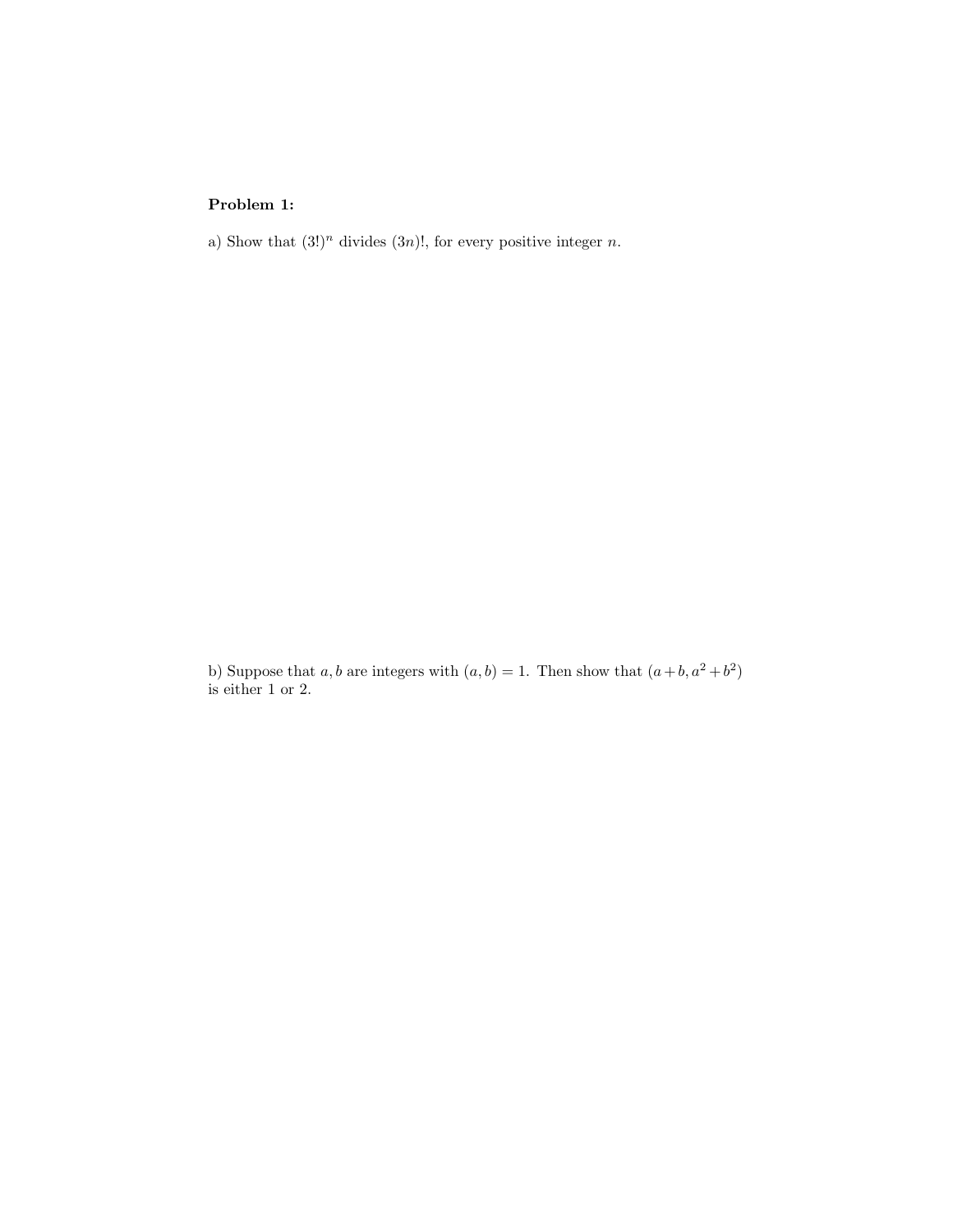### Problem 2:

a) Determine whether 209 passes Miller's test to the base 2.

b) Determine whether 2821 is a Carmichael number. Explain your answer.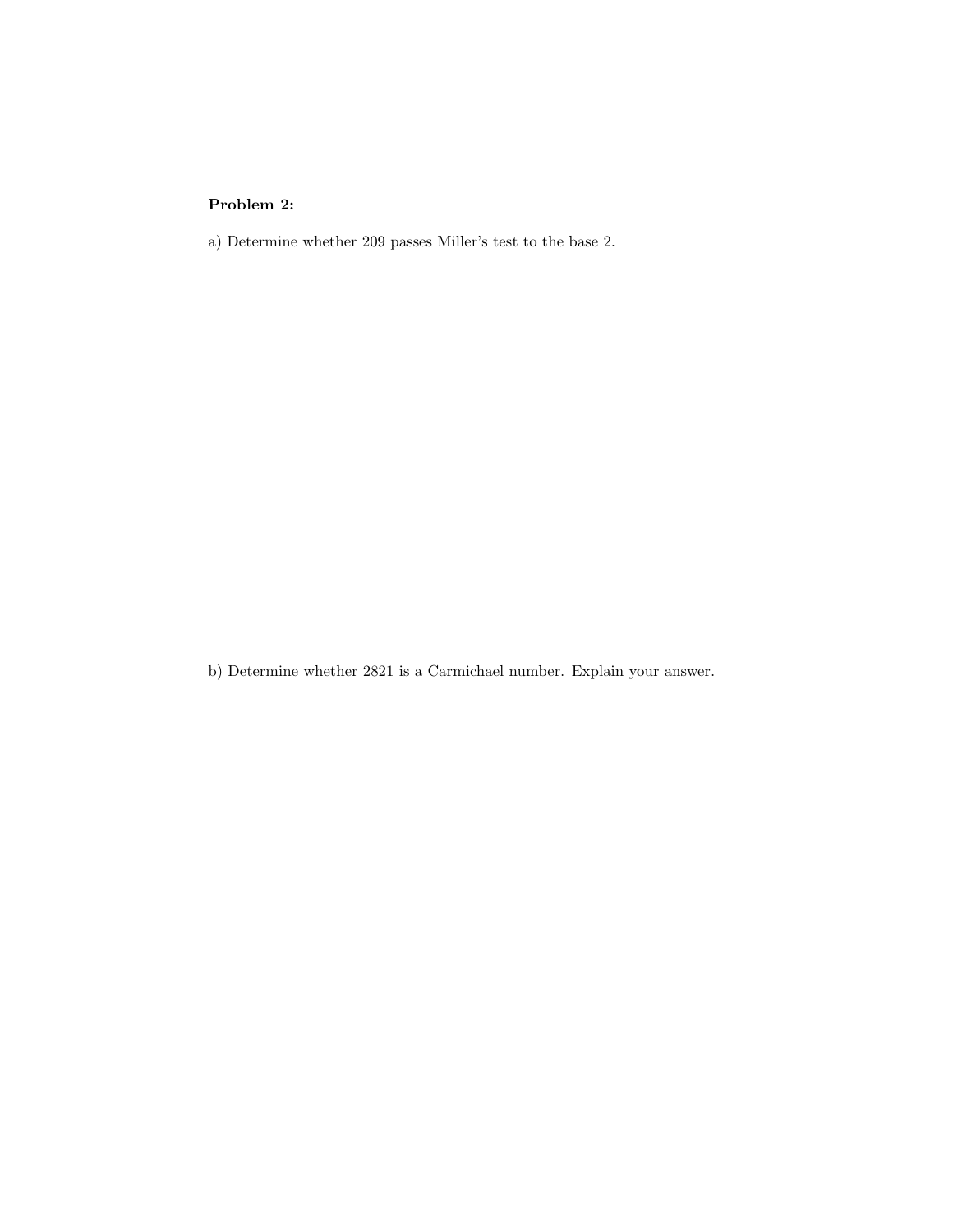## Problem 3:

a) Find the last three decimal digits of the number  $7^{999}$ .

b) Find  $9^{23}$  mod 31.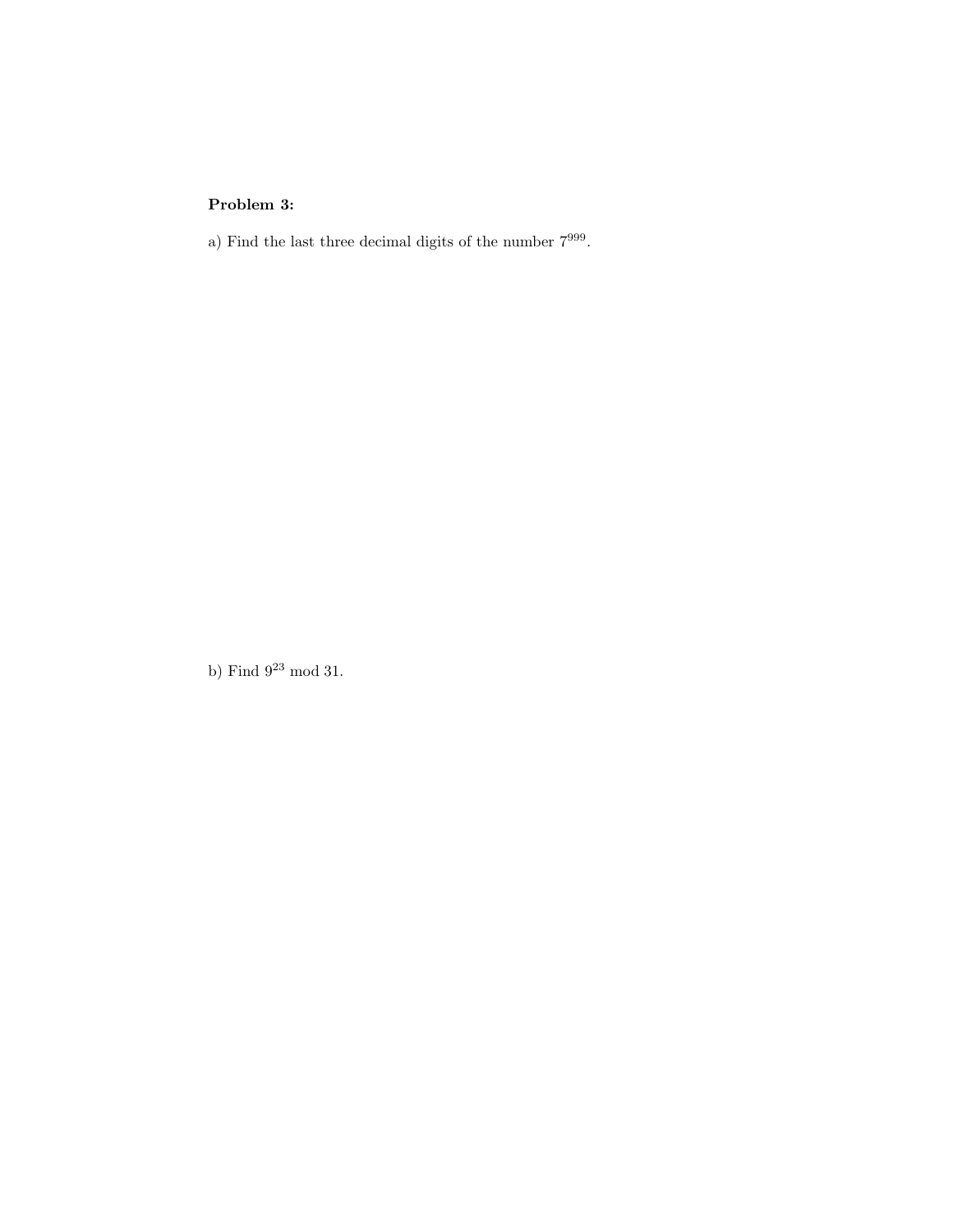#### Problem 4:

a) Decrypt OAPB, which was encrypted by the affine transformation  $C \equiv 7P +$ 11 mod 26.

b) Suppose that p is an odd prime. Then show that  $1^2 \cdot 3^2 \cdot 5^2 \cdot (p-2)^2 \equiv$  $(-1)^{(p+1)/2} \bmod p.$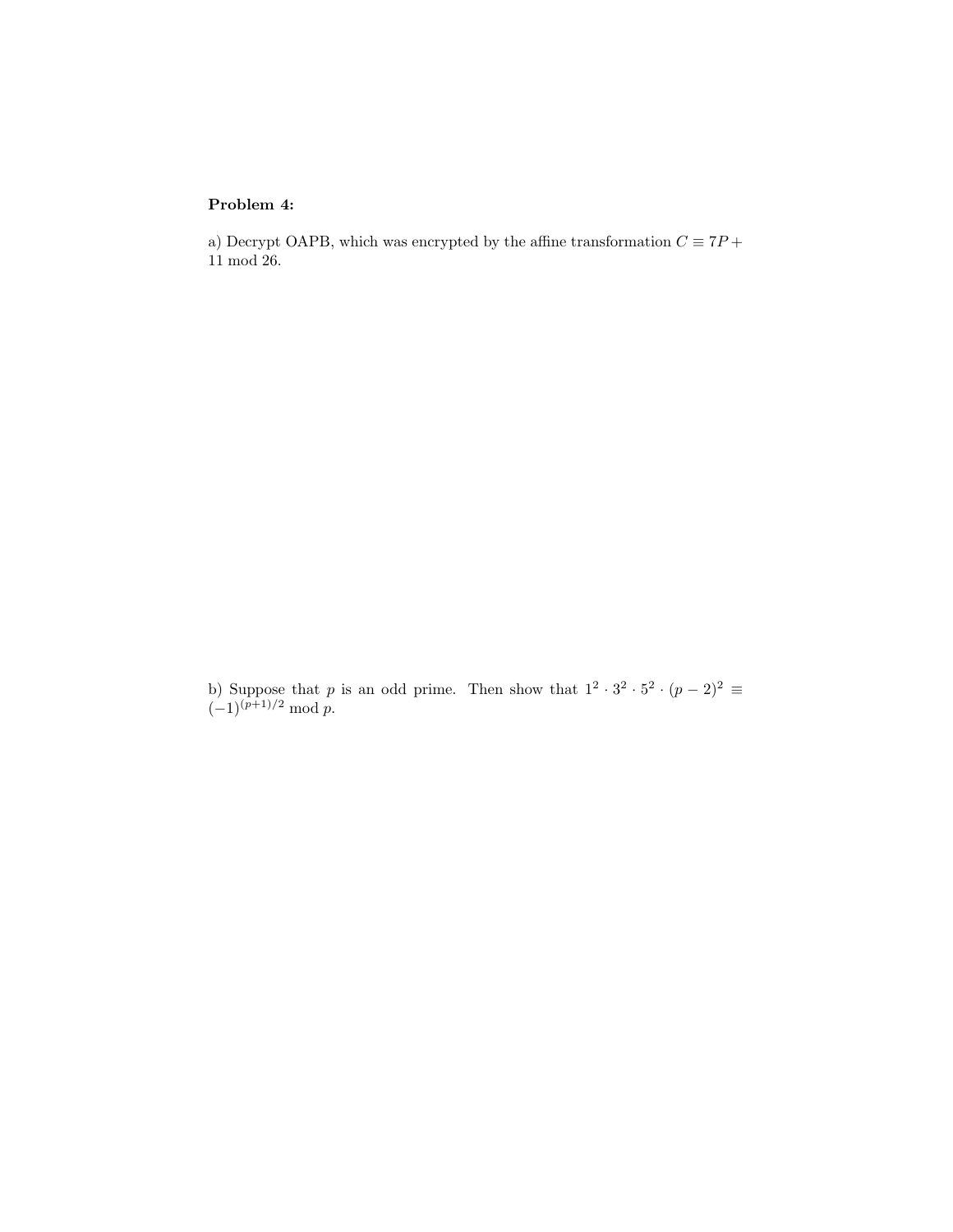### Problem 5:

a) Let  $\mu$  denote the Möbius function. If  $n > 1$  is an integer, show that  $\sum_{d|n} \mu(d) = 0.$ 

b) Compute the convergents of the continued fraction [0; 1, 2, 3, 4].